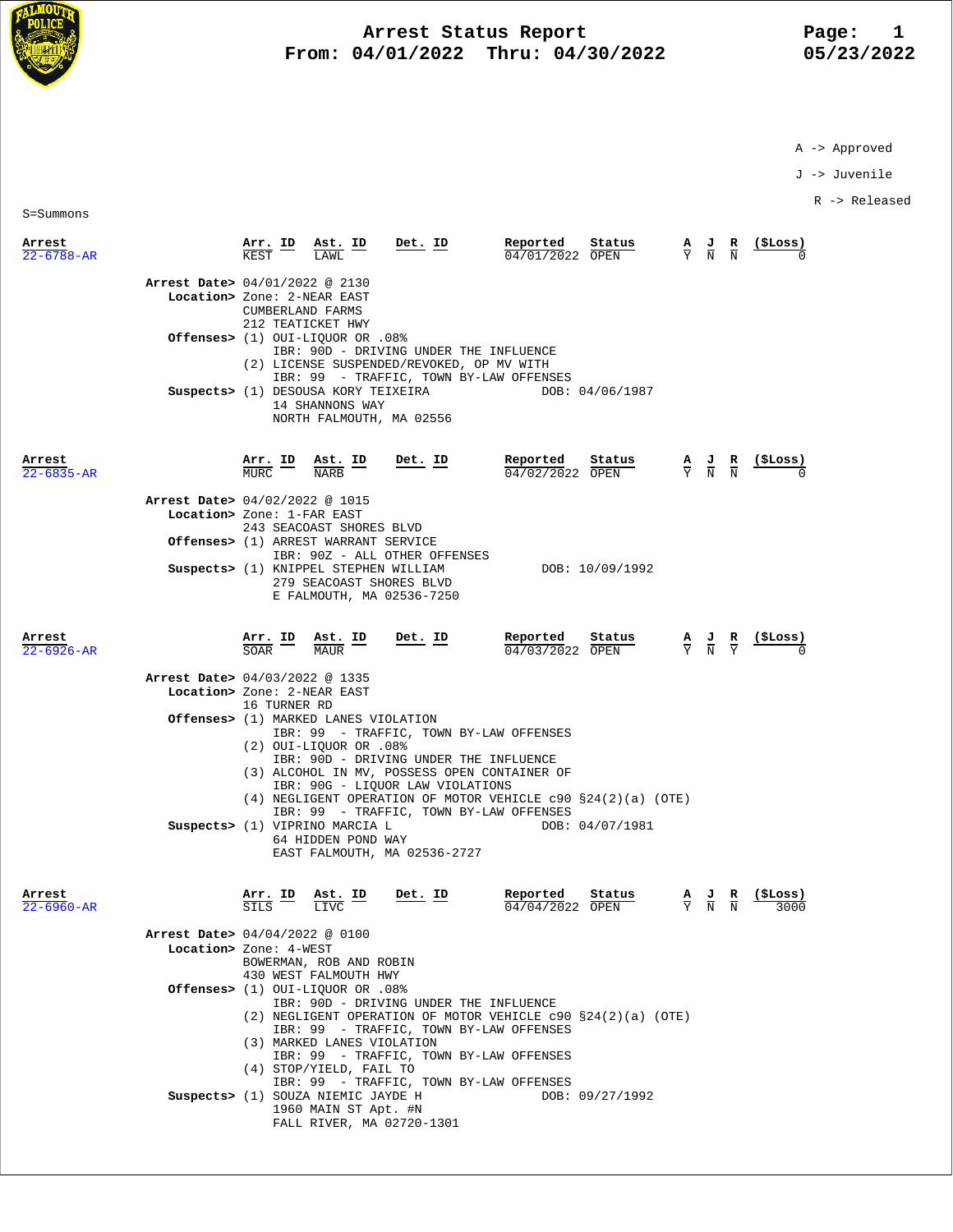## Arrest Status Report Page: 2  **From: 04/01/2022 Thru: 04/30/2022 05/23/2022**

A -> Approved

J -> Juvenile

R -> Released

S=Summons

| Arrest<br>$22 - 6979 - AR$                                    | <u>Arr. ID</u>                  | Ast. ID<br><b>BATC</b>                                  | Det. ID                                                                   | Reported<br>04/04/2022 OPEN | Status          | $\frac{A}{Y}$ $\frac{J}{N}$                      | $rac{\mathbf{R}}{\mathbf{Y}}$ | (SLoss) |
|---------------------------------------------------------------|---------------------------------|---------------------------------------------------------|---------------------------------------------------------------------------|-----------------------------|-----------------|--------------------------------------------------|-------------------------------|---------|
| Arrest Date> 04/04/2022 @ 0805                                |                                 |                                                         |                                                                           |                             |                 |                                                  |                               |         |
| Location> Zone: 4-WEST                                        |                                 |                                                         |                                                                           |                             |                 |                                                  |                               |         |
|                                                               |                                 | FALMOUTH HOSPITAL                                       |                                                                           |                             |                 |                                                  |                               |         |
| Offenses> (1) TRESPASS                                        | 100 TER HEUN DR                 |                                                         |                                                                           |                             |                 |                                                  |                               |         |
|                                                               |                                 |                                                         | IBR: 90J - TRESPASS OF REAL PROPERTY                                      |                             |                 |                                                  |                               |         |
|                                                               |                                 |                                                         | (2) ASSAULT W/DANGEROUS WEAPON                                            |                             |                 |                                                  |                               |         |
|                                                               |                                 |                                                         | IBR: 13A - AGGRAVATED ASSAULT                                             |                             |                 |                                                  |                               |         |
|                                                               | HOMELESS                        | Suspects> (1) STEWART MATTHEW WESLEY                    |                                                                           | DOB: 05/16/1995             |                 |                                                  |                               |         |
|                                                               |                                 | FALMOUTH, MA 02540                                      |                                                                           |                             |                 |                                                  |                               |         |
|                                                               |                                 |                                                         |                                                                           |                             |                 |                                                  |                               |         |
| Arrest                                                        | Arr. ID                         | Ast. ID                                                 | Det. ID                                                                   | Reported                    | Status          |                                                  | R                             | (ŞLoss) |
| $22 - 7246 - AR$                                              | GARE                            | <b>BOWC</b>                                             |                                                                           | 04/07/2022 OPEN             |                 | $\frac{A}{Y}$ $\frac{J}{N}$                      |                               |         |
|                                                               |                                 |                                                         |                                                                           |                             |                 |                                                  |                               |         |
| Arrest Date> 04/07/2022 @ 2132<br>Location> Zone: 2-NEAR EAST |                                 |                                                         |                                                                           |                             |                 |                                                  |                               |         |
|                                                               |                                 | SHAWS SUPER MARKET                                      |                                                                           |                             |                 |                                                  |                               |         |
|                                                               |                                 | 137 TEATICKET HWY                                       |                                                                           |                             |                 |                                                  |                               |         |
|                                                               |                                 |                                                         | <b>Offenses&gt;</b> (1) OUI-LIQUOR OR .08%, 4TH OFFENSE                   |                             |                 |                                                  |                               |         |
|                                                               | (2) OUI DRUGS                   |                                                         | IBR: 90D - DRIVING UNDER THE INFLUENCE                                    |                             |                 |                                                  |                               |         |
|                                                               |                                 |                                                         | IBR: 90D - DRIVING UNDER THE INFLUENCE                                    |                             |                 |                                                  |                               |         |
|                                                               |                                 |                                                         | (3) NEGLIGENT OPERATION OF MOTOR VEHICLE c90 §24(2)(a) (OTE)              |                             |                 |                                                  |                               |         |
|                                                               |                                 |                                                         | IBR: 99 - TRAFFIC, TOWN BY-LAW OFFENSES<br>(4) UNLICENSED OPERATION OF MV |                             |                 |                                                  |                               |         |
|                                                               |                                 |                                                         | IBR: 99 - TRAFFIC, TOWN BY-LAW OFFENSES                                   |                             |                 |                                                  |                               |         |
|                                                               |                                 | (5) A&B ON POLICE OFFICER                               |                                                                           |                             |                 |                                                  |                               |         |
|                                                               |                                 |                                                         | IBR: 13B - SIMPLE ASSAULT                                                 |                             |                 |                                                  |                               |         |
|                                                               |                                 | (6) RESIST ARREST                                       | IBR: 13B - SIMPLE ASSAULT                                                 |                             |                 |                                                  |                               |         |
|                                                               |                                 |                                                         | (7) VANDALIZE PROPERTY c266 §126A                                         |                             |                 |                                                  |                               |         |
|                                                               |                                 |                                                         | IBR: 290 - DESTRUCTION / DAMAGE / VANDALI                                 |                             |                 |                                                  |                               |         |
|                                                               |                                 | Suspects> (1) LIIMATAINEN JAMES LEE<br>49B RIVERSIDE RD |                                                                           |                             | DOB: 09/29/1986 |                                                  |                               |         |
|                                                               |                                 | MASHPEE, MA 02649-4508                                  |                                                                           |                             |                 |                                                  |                               |         |
|                                                               |                                 |                                                         |                                                                           |                             |                 |                                                  |                               |         |
| Additional                                                    |                                 |                                                         |                                                                           |                             |                 |                                                  |                               |         |
| Assisting Officers> Patrol Officer John L DePonte             |                                 |                                                         |                                                                           |                             |                 |                                                  |                               |         |
|                                                               |                                 |                                                         |                                                                           |                             |                 |                                                  |                               |         |
| Arrest                                                        | <u>Arr. ID</u><br>MURC.         | Ast. ID                                                 | Det. ID                                                                   | Reported                    | Status          | $\frac{\mathbf{A}}{\mathbf{Y}}$<br>$\frac{5}{5}$ |                               | (ŞLoss) |
| $22 - 7298 - AR$                                              |                                 | <b>CURT</b>                                             |                                                                           | 04/08/2022 OPEN             |                 |                                                  |                               |         |
| Arrest Date> 04/08/2022 @ 1525                                |                                 |                                                         |                                                                           |                             |                 |                                                  |                               |         |
| Location> Zone: 2-NEAR EAST                                   |                                 |                                                         |                                                                           |                             |                 |                                                  |                               |         |
|                                                               | FW WEBB, CO<br>171 WORCESTER CT |                                                         |                                                                           |                             |                 |                                                  |                               |         |
|                                                               |                                 | Offenses> (1) ARREST WARRANT SERVICE                    |                                                                           |                             |                 |                                                  |                               |         |
|                                                               |                                 |                                                         | IBR: 90Z - ALL OTHER OFFENSES                                             |                             |                 |                                                  |                               |         |
|                                                               |                                 |                                                         | (2) SHOPLIFTING BY CONCEALING MDSE                                        |                             |                 |                                                  |                               |         |
|                                                               | Suspects> (1) MOORE JASON P     | IBR: 23C - SHOPLIFTING                                  |                                                                           |                             | DOB: 04/05/1974 |                                                  |                               |         |
|                                                               |                                 | 69 TOMLINSON RD                                         |                                                                           |                             |                 |                                                  |                               |         |
|                                                               |                                 |                                                         | SOUTH ATTLEBORO, MA 02703-6924                                            |                             |                 |                                                  |                               |         |

**Arrest Arr. ID Ast. ID Det. ID Reported Status A J R (\$Loss)**  $\overline{22-7489}$ -AR RUTK  $\overline{DESM}$   $\overline{DESM}$   $\overline{O4/10/2022}$   $\overline{OPEN}$   $\overline{Y}$   $\overline{N}$   $\overline{Y}$   $\overline{O}$  **Arrest Date>** 04/10/2022 @ 2055  **Location>** Zone: 1-FAR EAST BARTOLOMEI CONVSERVATION AREA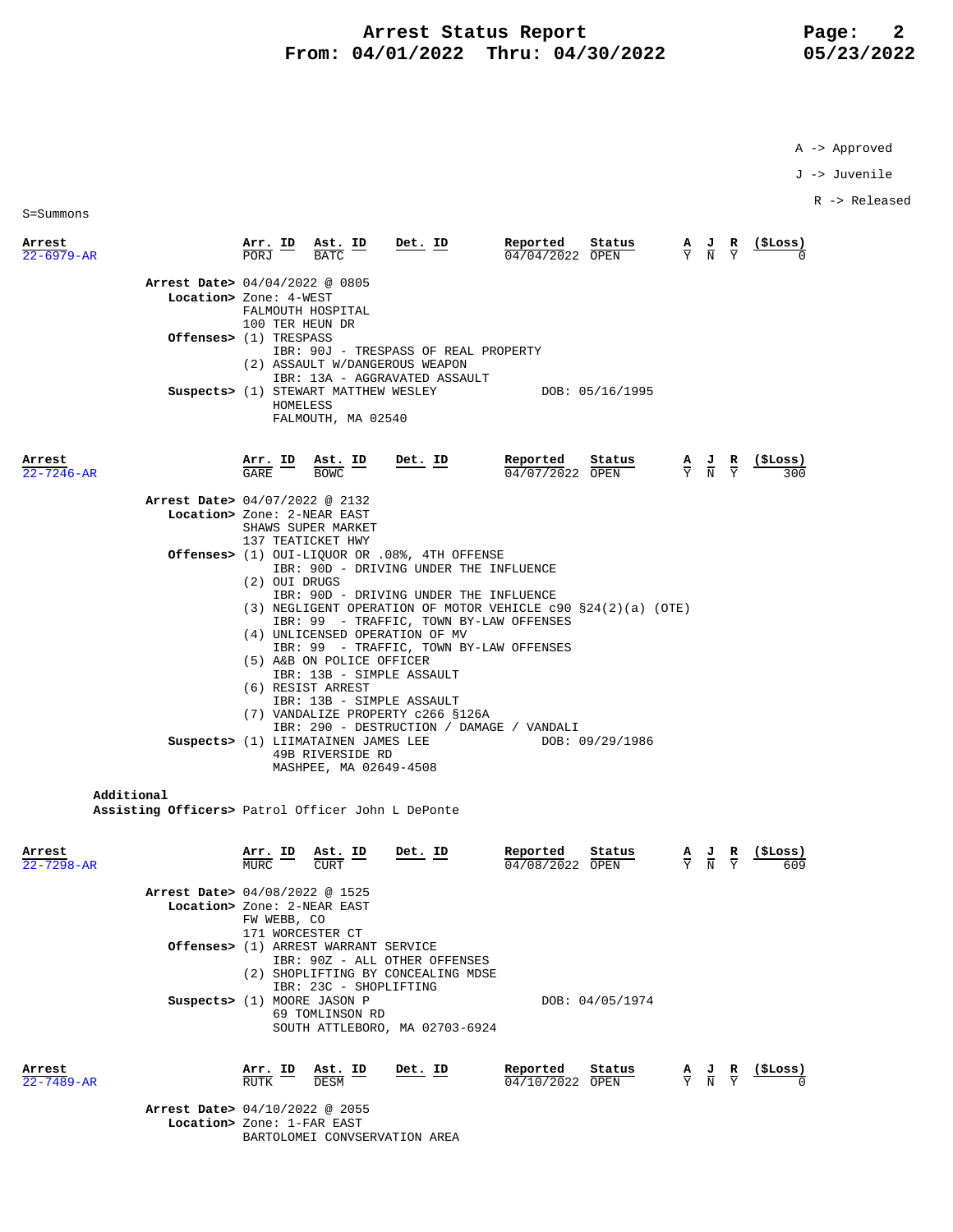# Arrest Status Report Page: 3  **From: 04/01/2022 Thru: 04/30/2022 05/23/2022**

A -> Approved

J -> Juvenile

R -> Released

| Arrest<br>$22 - 7660 - AR$ | 667 SANDWICH RD<br>Offenses> (1) OUI DRUGS<br>IBR: 90D - DRIVING UNDER THE INFLUENCE<br>$(2)$ NEGLIGENT OPERATION OF MOTOR VEHICLE c90 §24(2)(a) (OTE)<br>IBR: 99 - TRAFFIC, TOWN BY-LAW OFFENSES<br>$(3)$ OPEN CONTAINER MARIJUANA IN VEHICLE c94G §13(d)<br>IBR: 35A - DRUG / NARCOTIC VIOLATIONS<br>DOB: 04/16/1961<br>Suspects> (1) SANTIAGO ARCE DOMICIANO<br>885 SANDWICH RD<br>EAST FALMOUTH, MA 02536-4022<br>Reported<br>Status<br>Arr. ID<br>Det. ID<br>Ast. ID<br>GARE<br><b>MURC</b><br>$04/12/2022$ OPEN | $\frac{A}{Y}$ $\frac{J}{N}$ $\frac{R}{Y}$                                                       |                |
|----------------------------|-----------------------------------------------------------------------------------------------------------------------------------------------------------------------------------------------------------------------------------------------------------------------------------------------------------------------------------------------------------------------------------------------------------------------------------------------------------------------------------------------------------------------|-------------------------------------------------------------------------------------------------|----------------|
|                            | Arrest Date> 04/12/2022 @ 1905<br>Location> Zone: 2-NEAR EAST<br>LENNON<br>462 SANDWICH RD                                                                                                                                                                                                                                                                                                                                                                                                                            |                                                                                                 |                |
|                            | <b>Offenses&gt;</b> (1) ARREST WARRANT SERVICE<br>IBR: 90Z - ALL OTHER OFFENSES<br>(2) LICENSE SUSPENDED/REVOKED, OP MV WITH<br>IBR: 99 - TRAFFIC, TOWN BY-LAW OFFENSES<br>(3) THIEF, COMMON & NOTORIOUS                                                                                                                                                                                                                                                                                                              |                                                                                                 |                |
|                            | IBR: 90Z - ALL OTHER OFFENSES<br>Suspects> (1) HINES DONALD H<br>DOB: 07/09/1959<br>58 ROSE MORIN Apt. #34<br>FALMOUTH, MA 02540                                                                                                                                                                                                                                                                                                                                                                                      |                                                                                                 |                |
| Arrest<br>$22 - 7910 - AR$ | <u>Det. ID</u><br>Reported<br>Status<br><u>Arr.</u> ID<br>RUTK<br>Ast. ID<br>LAWL<br>$\overline{04/15}/2022$ OPEN                                                                                                                                                                                                                                                                                                                                                                                                     | $\frac{\mathbf{A}}{\mathbf{Y}}$ $\frac{\mathbf{J}}{\mathbf{N}}$ $\frac{\mathbf{R}}{\mathbf{Y}}$ |                |
|                            | Arrest Date> 04/15/2022 @ 2222<br>Location> Zone: 4-WEST<br>GRUMPYS<br>29 LOCUST ST                                                                                                                                                                                                                                                                                                                                                                                                                                   |                                                                                                 |                |
|                            | 0ffenses> (1) OUI-LIQUOR OR .08%<br>IBR: 90D - DRIVING UNDER THE INFLUENCE<br>(2) NEGLIGENT OPERATION OF MOTOR VEHICLE c90 §24(2)(a) (OTE)<br>IBR: 99 - TRAFFIC, TOWN BY-LAW OFFENSES<br>(3) ALCOHOL IN MV, POSSESS OPEN CONTAINER OF<br>IBR: 90G - LIQUOR LAW VIOLATIONS<br>Suspects> (1) WILSON MARC JR<br>DOB: 01/03/1995<br>88 ROCKVILLE AVE<br>EAST FALMOUTH, MA 02536-5145                                                                                                                                      |                                                                                                 |                |
| Arrest<br>22-7954-AR       | <u>Det. ID</u><br>Reported<br>$\frac{\text{Arr.}}{\text{Hence}}$ ID<br>Ast. ID<br>Status<br>KEST<br>CARD<br>04/16/2022 OPEN                                                                                                                                                                                                                                                                                                                                                                                           | $\frac{\mathbf{A}}{\mathbf{Y}}$ $\frac{\mathbf{J}}{\mathbf{N}}$ $\frac{\mathbf{R}}{\mathbf{Y}}$ | <u>(ŞLoss)</u> |
|                            | Arrest Date> 04/16/2022 @ 1638<br>Location> Zone: 1-FAR EAST<br>1255 SANDWICH RD<br>Offenses> (1) OUI DRUGS<br>IBR: 90D - DRIVING UNDER THE INFLUENCE<br>(2) NEGLIGENT OPERATION OF MOTOR VEHICLE c90 §24(2)(a) (OTE)<br>IBR: 99 - TRAFFIC, TOWN BY-LAW OFFENSES<br>Suspects> (1) COVE SANDRA FIONA<br>DOB: 11/09/1964<br>14 SUNSET RD<br>WELLESLEY, MA 02482-4642                                                                                                                                                    |                                                                                                 |                |
| Arrest<br>$22 - 8185 - AR$ | Reported<br>Arr. ID<br>Ast. ID<br>Status<br>Det. ID<br>GARE<br>$\overline{04/19/20}$ 22 OPEN<br>OLIV                                                                                                                                                                                                                                                                                                                                                                                                                  | $\frac{\mathbf{A}}{\mathbf{Y}}$ $\frac{\mathbf{J}}{\mathbf{N}}$ $\frac{\mathbf{R}}{\mathbf{Y}}$ | (\$Loss)       |

 **Arrest Date>** 04/19/2022 @ 2345  **Location>** Zone: 1-FAR EAST

S=Summons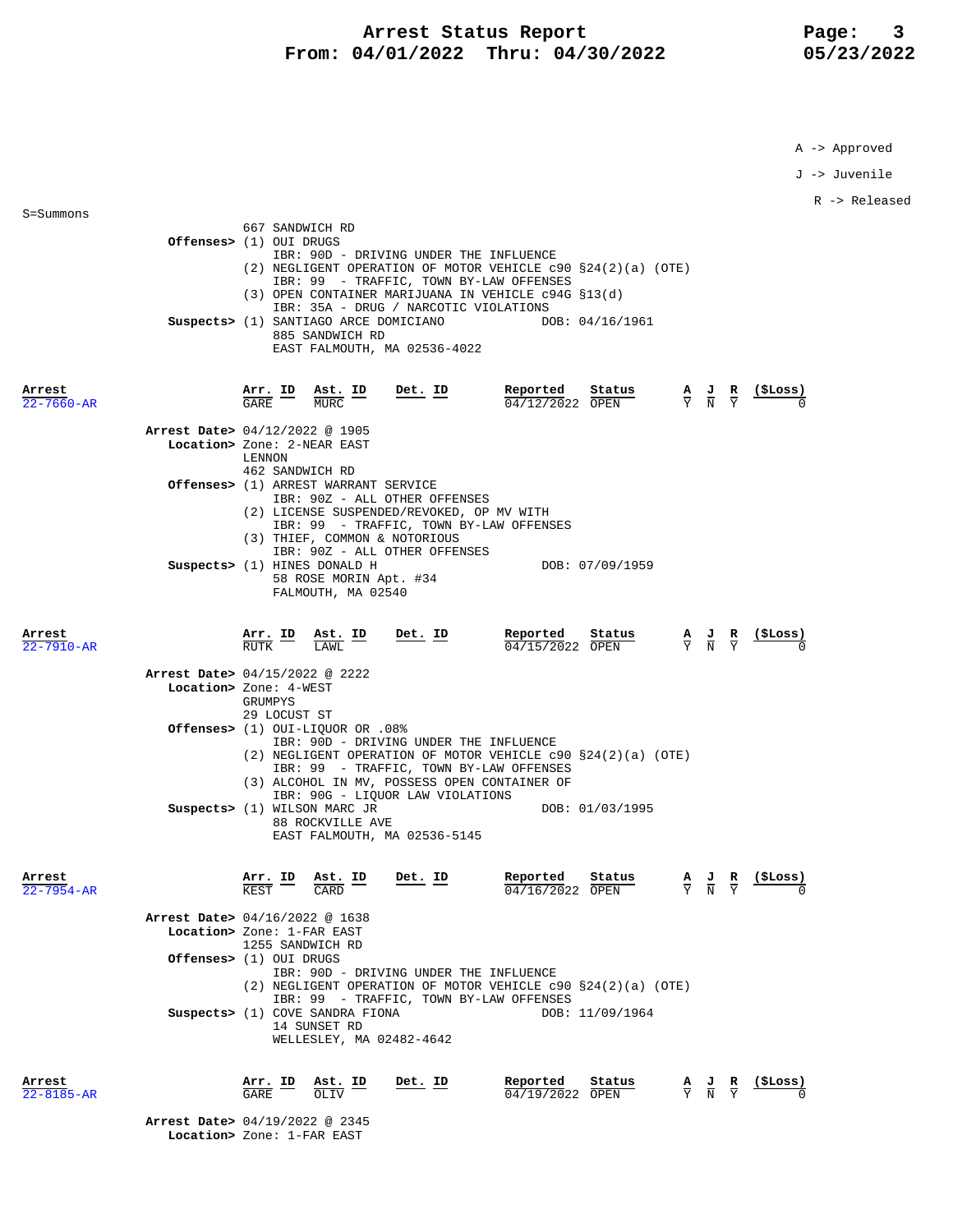### Arrest Status Report Page: 4  **From: 04/01/2022 Thru: 04/30/2022 05/23/2022**

A -> Approved

J -> Juvenile

R -> Released

40 STARBOARD DR

|                            | 121 OLD BARNSTABLE RD<br>Offenses> (1) ARREST WARRANT SERVICE<br>IBR: 90Z - ALL OTHER OFFENSES<br>Suspects> (1) CUNHA MARIO S<br>DOB: 07/18/1983<br>121 OLD BARNSTABLE RD<br>E FALMOUTH, MA 02536-5314                                                                                       |
|----------------------------|----------------------------------------------------------------------------------------------------------------------------------------------------------------------------------------------------------------------------------------------------------------------------------------------|
| Arrest<br>$22 - 8288 - AR$ | $\frac{\texttt{Arr.}}{\texttt{BATC}}$ $\frac{\texttt{ID}}{\texttt{BART}}$ $\frac{\texttt{Ast.}}{\texttt{BART}}$<br>Reported<br><b>Reported</b> Status $\frac{A}{04/21/2022}$ OPEN $\frac{A}{Y}$ $\frac{J}{N}$ $\frac{R}{Y}$<br>$Det$ . ID                                                    |
|                            | Arrest Date> 04/21/2022 @ 1500<br>Location> Zone: 1-FAR EAST<br>BITE ON THE GO RESTAURANT & BUFFET<br>5 OLD MEETING HOUSE RD                                                                                                                                                                 |
|                            | 0ffenses> (1) OUI-LIQUOR OR .08%<br>IBR: 90D - DRIVING UNDER THE INFLUENCE<br>(2) NEGLIGENT OPERATION OF MOTOR VEHICLE c90 §24(2)(a) (OTE)<br>IBR: 99 - TRAFFIC, TOWN BY-LAW OFFENSES<br>(3) MARKED LANES VIOLATION                                                                          |
|                            | IBR: 99 - TRAFFIC, TOWN BY-LAW OFFENSES<br>(4) CHILD ENDANGERMENT WHILE OUI<br>IBR: 99 - TRAFFIC, TOWN BY-LAW OFFENSES<br>Suspects> (1) FOOSE LILIAUNA JAYCEE THE DOB: 08/01/1995<br>16 ALBATROSS CIR                                                                                        |
| Arrest<br>$22 - 8305 - AR$ | MASHPEE, MA 02649-3741<br>$\frac{\text{Ast.}}{\text{TONC}}$ ID<br>$Det$ . ID<br>Reported<br>Status<br><u>Arr. ID</u><br><u>(ŞLoss)</u><br>$\frac{\mathbf{A}}{\mathbf{Y}}$ $\frac{\mathbf{J}}{\mathbf{N}}$ $\frac{\mathbf{R}}{\mathbf{Y}}$<br>$04/21/2022$ OPEN<br><b>DESM</b><br><b>JONC</b> |
|                            | Arrest Date> 04/21/2022 @ 1810<br>Location> Zone: 2-NEAR EAST<br>240 SANDWICH RD                                                                                                                                                                                                             |
|                            | Offenses> (1) ARREST WARRANT SERVICE<br>IBR: 90Z - ALL OTHER OFFENSES<br>$(2)$ NEGLIGENT OPERATION OF MOTOR VEHICLE c90 §24(2)(a) (OTE)<br>IBR: 99 - TRAFFIC, TOWN BY-LAW OFFENSES<br>(3) STOP/YIELD, FAIL TO<br>IBR: 99 - TRAFFIC, TOWN BY-LAW OFFENSES<br>(4) UNREGISTERED MOTOR VEHICLE   |
|                            | IBR: 99 - TRAFFIC, TOWN BY-LAW OFFENSES<br>Suspects> (1) HOOBEN CAROL ANN<br>DOB: 05/04/1956<br>620 BOXBERRYHILL RD<br>EAST FALMOUTH, MA 02536-6655                                                                                                                                          |
| Arrest<br>22-8392-AR       | $\frac{\text{Ast.}}{\text{max}}$<br>Det. ID<br>Reported<br>Status<br><u>(ŞLoss)</u><br>$\frac{\mathbf{A}}{\mathbf{Y}}$ $\frac{\mathbf{J}}{\mathbf{N}}$ $\frac{\mathbf{R}}{\mathbf{Y}}$<br>04/22/2022 OPEN                                                                                    |
|                            | Arrest Date> 04/22/2022 @ 2220<br>Location> Zone: 3-CENTER<br>FALMOUTH SELF SERVICE LAU                                                                                                                                                                                                      |
|                            | 32 SCRANTON AVE<br>Offenses> (1) STOP/YIELD, FAIL TO<br>IBR: 99 - TRAFFIC, TOWN BY-LAW OFFENSES<br>(2) MARKED LANES VIOLATION<br>IBR: 99 - TRAFFIC, TOWN BY-LAW OFFENSES<br>$(3)$ OUI-LIOUOR OR .08%<br>IBR: 90D - DRIVING UNDER THE INFLUENCE                                               |
|                            | (4) NEGLIGENT OPERATION OF MOTOR VEHICLE c90 §24(2)(a) (OTE)<br>IBR: 99 - TRAFFIC, TOWN BY-LAW OFFENSES<br>(5) SIGNAL, FAIL TO<br>IBR: 99 - TRAFFIC, TOWN BY-LAW OFFENSES                                                                                                                    |
|                            | Suspects> (1) CONSIGLI WILLIAM P<br>DOB: 05/02/1960                                                                                                                                                                                                                                          |

EAST FALMOUTH, MA 02536-6823